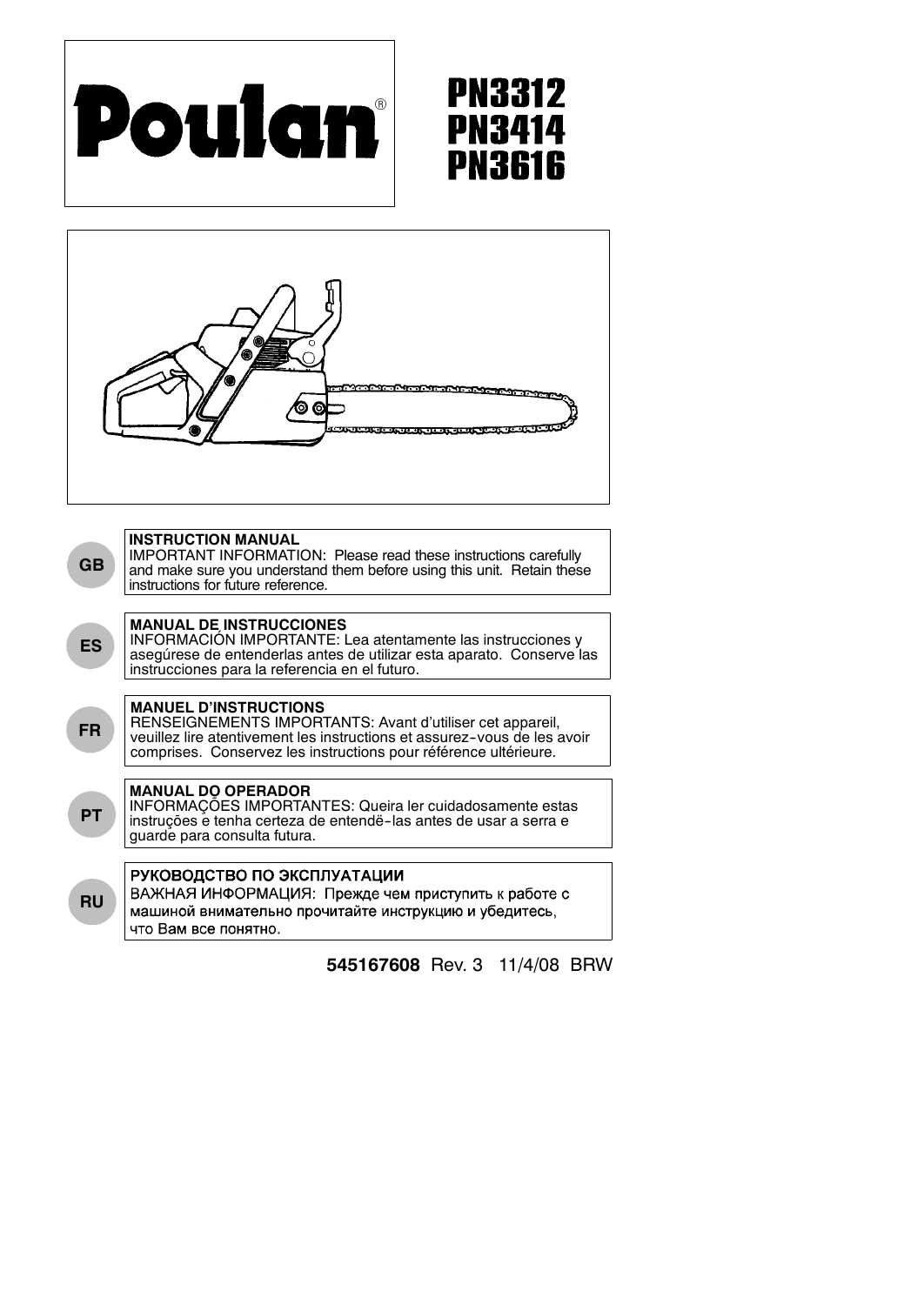# **IDENTIFICATION (WHAT IS WHAT?)**



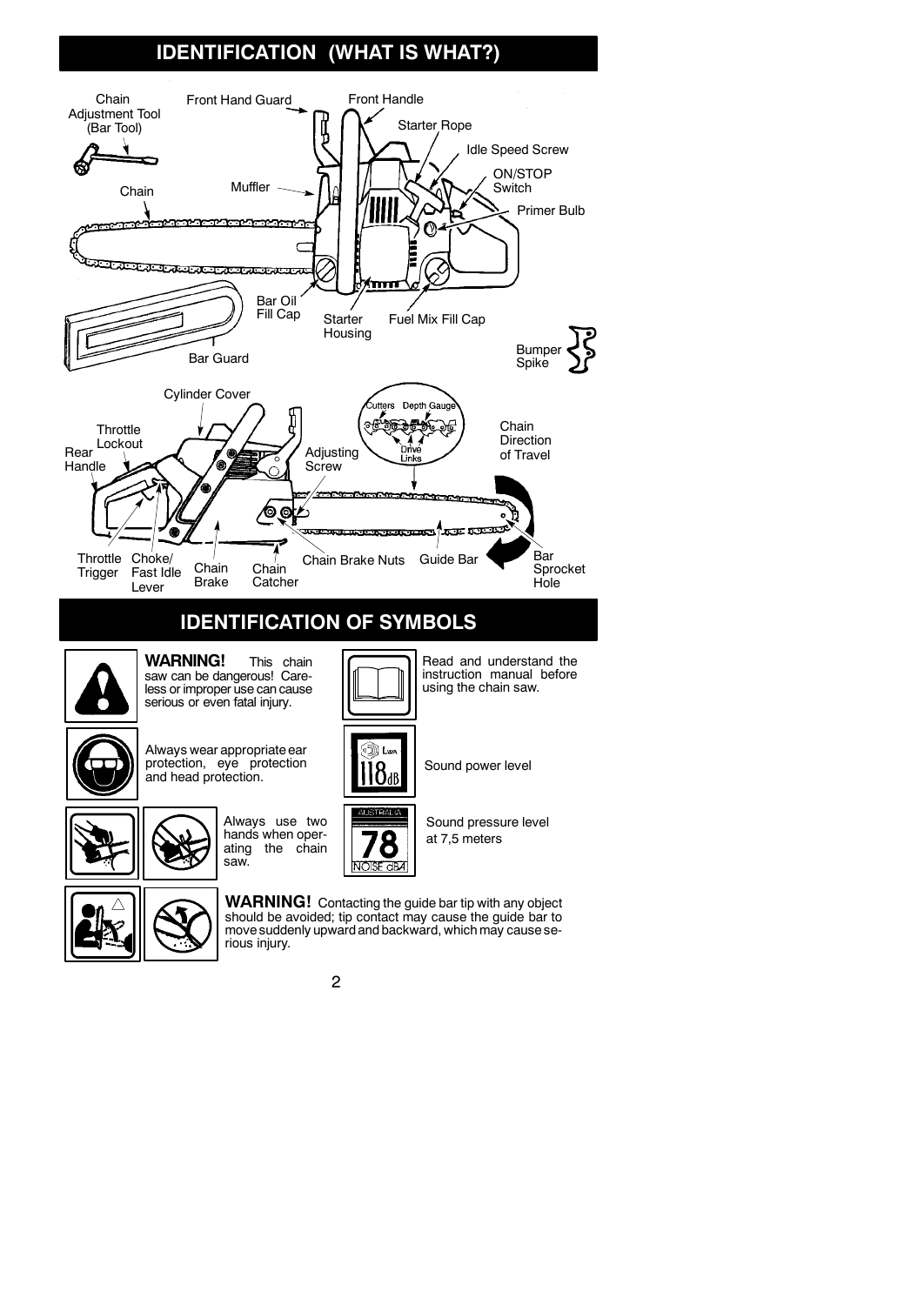# **IDENTIFICATION OF SYMBOLS**

## **Starting Reminder**



Move ON/STOP switch to the ON position.



Slowly press primer bulb

6 times.

tion).



Pull choke/fast idle lever out to the full extent (to the FULL CHOKE posi-



Pull the starter rope sharply 5 times with your right hand.



Push the choke/fast idle lever in to the HALF CHOKE position.

Pull the starter rope sharply ₽ with your right hand until the engine starts. **Pull to Start** 

# **SAFETY RULES**

5.

**WARNING:** Always disconnect spark plug wire and place wire where it cannot contact spark plug to prevent accidental starting when setting up, transporting, adjusting or making repairs except carburetor adjustments.

Because a chain saw is a high-speed woodcutting tool, special safety precautions must be observed to reduce the risk of accidents. Careless or improper use of this tool can cause serious injury.

## **PLAN AHEAD**

- Read this manual carefully until you completely understand and can follow all safety rules, precautions, and operating instructions before attempting to use the unit.
- S Restrict the use of your saw to adult users who understand and can follow safety rules, precautions, and operating instructions found in this manual.



• Wear protective gear. Always use steel-toed safety footwear with non-slip soles; snug-fitting clothing; heavy-duty, non-slip gloves; eye protection such as non-fogging, vented goggles or face screen; an approved safety hard hat; and sound barriers (ear plugs or mufflers) to protect your hearing. Secure hair above shoulder length.

- Always use approved hearing protection. Regular users should have hearing checked regularly as chain saw noise can damage hearing. Long-term exposure to noise can result in permanent hearing im-
- pairment. S Keep all parts of your body away from the
- chain when the engine is running. S Keep children, bystanders, and animals a minimum of 10 Meters away from the work area. Do not allow other people or animals to be near the chain saw when starting or operating the chain saw.
- Do not handle or operate a chain saw when you are fatigued, ill, or upset, or if you have taken alcohol, drugs, or medication. You must be in good physical condition and mentally alert. Chain saw work is strenuous. If you have any condition that might be aggravated by strenuous work, check with your doctor before operating a chain saw.
- Carefully plan your sawing operation in advance. Do not start cutting until you have a clear work area, secure footing, and, if you are felling trees, a planned retreat path.

# **OPERATE YOUR SAW SAFELY**

**WARNING:** Long term inhalation of the engine's exhaust fumes, chain oil mist and dust from sawdust can result in serious personal injury.

- Do not operate a chain saw with one hand. Serious injury to the operator, helpers, bystanders or any combination of these persons may result from one-handed operation. A chain saw is intended for two-handed use.
- Operate the chain saw only in a well-ventilated outdoor area.
- Do not operate saw from a ladder or in a tree, unless you are specifically trained to do so.
- Make sure the chain will not make contact with any object while starting the engine. Never try to start the saw when the guide bar is in a cut.

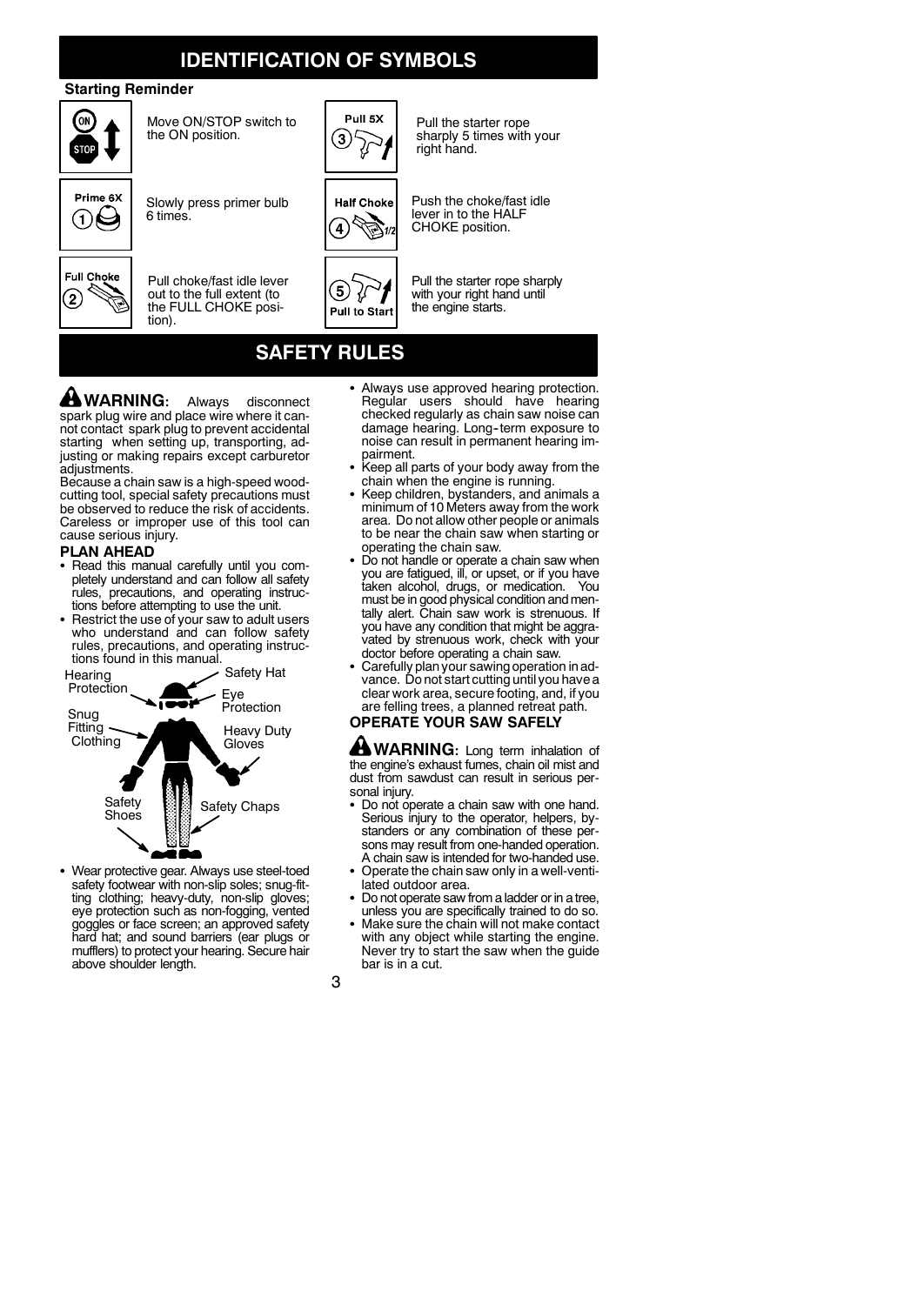- Do not put pressure on the saw at the end of the cut. Applying pressure can cause you to lose control when the cut is completed.
- Stop the engine before setting the saw down.
- Do not operate a chain saw that is damaged, improperly adjusted, or not completely and securely assembled. Always replace bar, chain, hand guard, or chain brake immediately if it becomes damaged, broken or is otherwise removed.
- With the engine stopped, hand carry the chain saw with the muffler away from your body, and the guide bar and chain to the rear, preferably covered with a scabbard.

### **CHAIN SAW SAFETY EQUIPMENT**

**NOTE:** In this section, the safety features of the chain saw and their function are explained. For inspection and maintenance, see instructions in the CHECKING, MAINTAINING AND SERVICING CHAIN SAW SAFETY EQUIP-MENT section. See instructions under the WHAT IS WHAT? section, to find where these parts are located on your chain saw. The life span of the machine can be reduced and the risk of accidents can increase if machine maintenance is not carried out correctly and if service and/or repairs are not carried out professionally. If you need further information, please contact your nearest service dealer.

• Chain brake. Your chain saw is equipped with a chain brake that is designed to stop the chain from moving.

**WARNING:** The chain brake is designed to stop the chain immediately if you get a kickback. The chain brake reduces the risk of accidents, but only you can prevent them. DO NOT ASSUME THAT THE CHAIN BRAKE WILL PROTECT YOU IN THE EVENT OF A KICKBACK.

- **· Throttle trigger lock-out**. The throttle lock-out is designed to prevent accidental operation of the throttle trigger.
- Chain catcher. The chain catcher is designed to catch the saw chain if it breaks.
- Vibration damping system. Your chain saw is equipped with a vibration damping system that is designed to minimize vibration and make operation easier.

**SAFETY NOTICE:** Exposure to vibrations through prolonged use of gasoline powered hand tools could cause blood vessel or nerve damage inthe fingers, hands, and joints of people prone to circulation disorders or abnormal swellings. Prolonged use in cold weather has been linked to blood vessel damage in otherwise healthy people. If symptoms occur such as numbness, pain, loss of strength, change in skin color or texture, or loss of feeling in the fingers, hands, or joints, discontinue the use of this tool and seek medical attention. An antivibration system does not guarantee the avoidance of these problems. Users who operate power tools on a continual and regular basis must monitor closely their physical condition and the condition of this tool.

• ON/STOP switch. The ON/STOP switch should be used to stop the engine.

### **CHECKING, MAINTAINING AND SERVICING CHAIN SAW SAFETY EQUIPMENT**

**WARNING:** Never use a chain saw with defective safety equipment. Safety equipment must be inspected and maintained. If your chain saw does not pass inspection, take the saw to your nearest ser-

- vice dealer for repair. S **Chain brake**. Brush off any wood dust, resin and dirt from the chain brake and clutch drum. Dirt and wear can impair operation of the brake. For additional information, see OPERATING YOUR UNIT section.
- Throttle trigger lock-out. Check that the throttle trigger can not be operated until the throttle lock-out is pressed.<br>Chain catcher. Check
- Check that the chain catcher is not damaged and is firmly attached to the body of the chain saw.
- **Vibration damping system**. Regularly check the vibration damping units for cracks or deformation. Make sure the vibration damping units are securely attached to the engine unit and handle unit.
- **ON/STOP switch.** Start the engine and make sure the engine stops when you move the ON/STOP switch to the STOP position.

### **MAINTAIN YOUR SAW IN GOOD WORKING ORDER**

- Have all chain saw service performed by a qualified service dealer with the exception of the items listed in themaintenance section of this manual. For example, if improper tools are used to remove or hold the flywheel when servicing the clutch, structural damage to the flywheel can occur and cause the flywheel to burst.
- Make certain the saw chain stops moving when the throttle trigger is released. For correction, refer to CARBURETOR AD-JUSTMENTS.
- Never modify your saw in any way. Use only attachments supplied or specifically recommended by the manufacturer.
- Keep the handles dry, clean, and free of oil or fuel mixture.
- Keep fuel and oil caps, screws, and fasteners securely tightened.
- Use only Poulan accessories and replacement parts as recommended.

### **HANDLE FUEL WITH CAUTION**

- Do not smoke while handling fuel or while operating the saw.
- Eliminate all sources of sparks or flame in the areas where fuel is mixed or poured. There should be no smoking, openflames, or work that could cause sparks. Allow engine to cool before refueling.
- Mix and pour fuel in an outdoor area on bare ground; store fuel in a cool, dry, well ventilated place; and use an approved, marked<br>container for all fuel purposes. Wipe up all container for all fuel purposes. fuel spills before starting saw.
- Move at least 10 feet (3 meters) from fueling site before starting engine.

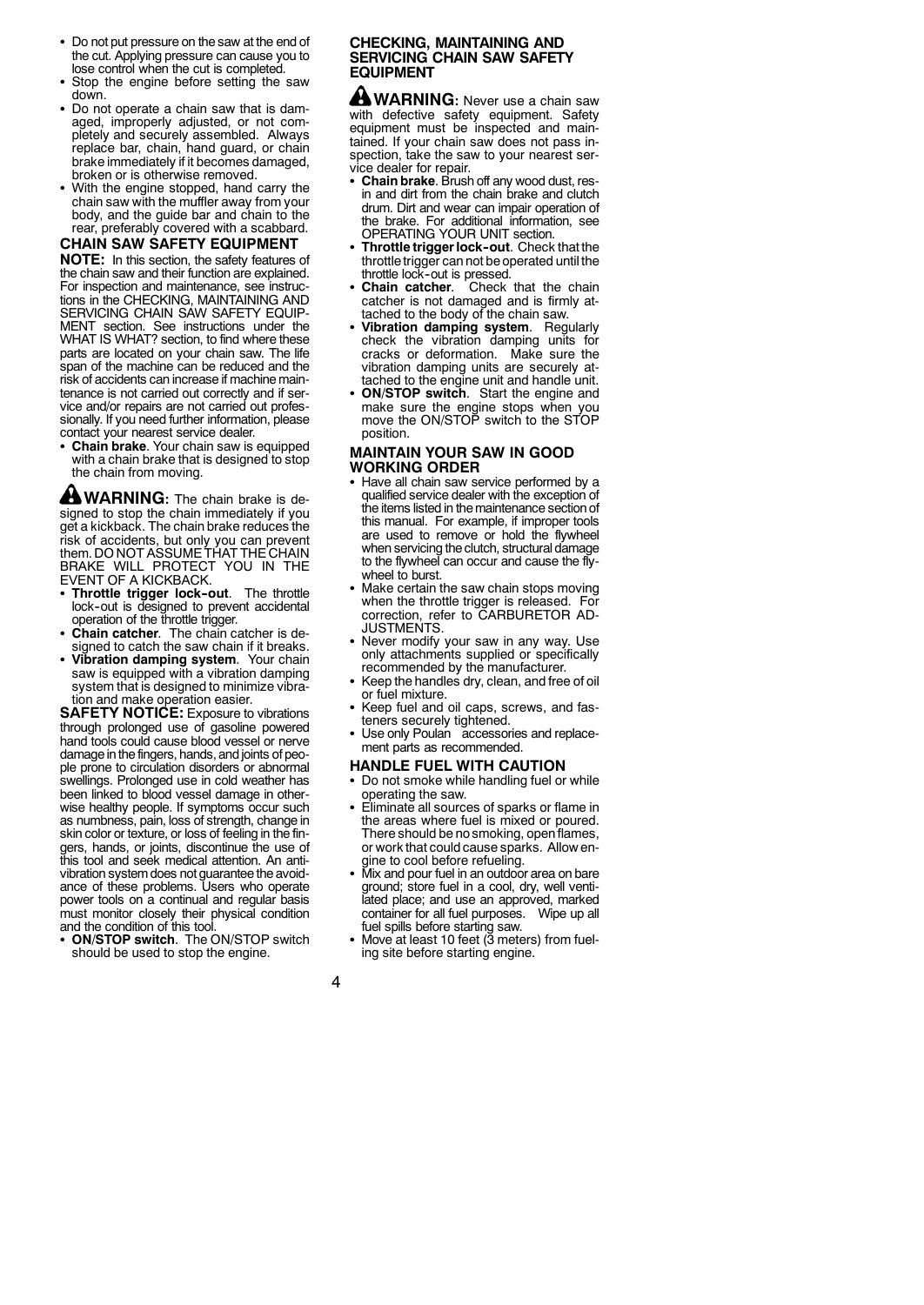- Turn the engine off and let saw cool in a non-combustible area, not on dry leaves, straw, paper, etc. Slowly remove fuel cap and refuel unit.
- Store the unit and fuel in an area where fuel vapors cannot reach sparks or open flames from water heaters, electric motors or switches, furnaces, etc.

# **KICKBACK**

**WARNING:** Avoid kickback which can result in serious injury. **Kickback** is the backward, upward or sudden forward motion of the guide bar occurring when the saw chain near the upper tip of the guide bar contacts any object such as a log or branch, or when the wood closes in and pinches the saw chain in the cut. Contacting a foreign object in the wood can also result in loss of chain saw control.

- **Rotational Kickback** can occur when the moving chain contacts an object at the upper tip of the guide bar. This contact can cause the chain to dig into the object, which stops the chain for an instant. The result is a lightning fast, reverse reaction which kicks the guide bar up and back toward the operator.
- **Pinch-Kickback** can occur when the the wood closes in and pinches the moving saw chain in the cut along the top of the guide bar and the saw chain is suddenly stopped. This sudden stopping of the chain results in a reversal of the chain force used to cut wood and causes the saw to move in the opposite direction of the chain rotation. The saw is driven straight back toward the operator.
- Pull-In can occur when the moving chain contacts a foreign object in the wood in the cut along the bottom of the guide bar and the saw chain is suddenly stopped. This sudden stopping pulls the saw forward and away from the operator and could easily cause the operator to lose control of the saw.

#### Avoid Pinch-Kickback:

- Be extremely aware of situations or obstructions that can cause material to pinch the top of or otherwise stop the chain.
- Do not cut more than one log at a time.
- Do not twist the saw as the bar is withdrawn from an undercut when bucking.

#### **Avoid Pull-In:**

- Always begin cutting with the engine at full speed and the saw housing against wood.
- Use wedges made of plastic or wood. Never use metal to hold the cut open.





## **REDUCE THE CHANCE OF**

### **KICKBACK**

- Recognize that kickback can happen. With a basic understanding of kickback, you can reduce the element of surprise which contributes to accidents.
- Never let the moving chain contact any object at the tip of the guide bar.
- Keep the working area free from obstructions such as other trees, branches, rocks, fences, stumps, etc. Eliminate or avoid any obstruction that your saw chain could hit while you are cutting through a particular log or branch.
- Keep your saw chain sharp and properly tensioned. A loose or dull chain can increase the chance of kickback occurring. Follow manufacturer's chain sharpening and maintenance instructions. Check tension at regular intervals with the engine stopped, never with the engine running. Make sure the bar clamp nuts are securely tightened after tensioning the chain.
- Begin and continue cutting at full speed. If the chain is moving at a slower speed, there is greater chance of kickback occurring.
- Cut one log at a time.
- Use extreme caution when re-entering a previous cut.
- Do not attempt cuts starting with the tip of the bar (plunge cuts).
- Watch for shifting logs or other forces that could close a cut and pinch or fall into chain.
- Use the Reduced-Kickback Guide Bar and Low-Kickback Chain specified for your saw.

# **MAINTAIN CONTROL**

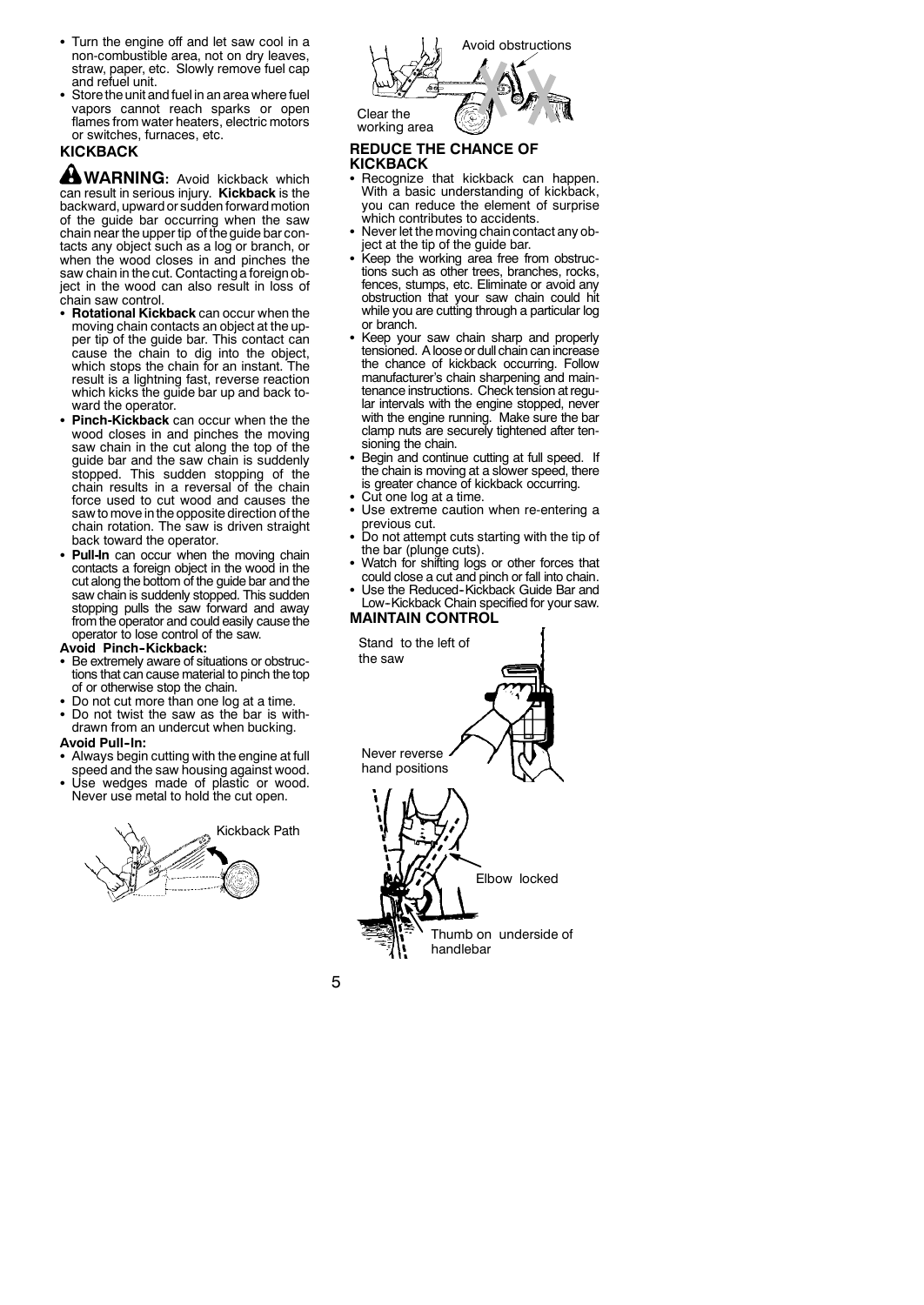- Keep a good, firm grip on the saw with both hands when the engine is running and don't let go. A firm grip will help you reduce kickback and maintain control of the saw. Keep the fingers of your left hand encircling and your left thumb under the front handlebar. Keep your right hand completely around the rear handle whether your are right handed or left handed. Keep your left arm straight with the elbow locked.
- Position your left hand on the front handlebar so it is in a straight line with your right hand on the rear handle when making bucking cuts. Never reverse right and left hand positions for any type of cutting.
- Stand with your weight evenly balanced on both feet.
- Stand slightly to the left side of the saw to keep your body from being in a direct line with the cutting chain.
- Do not overreach. You could be drawn or thrown off balance and lose control of the saw.
- Do not cut above shoulder height. It is difficult to maintain control of saw above shoulder height.

# **KICKBACK SAFETY FEATURES**

**WARNING:** The following features are included on your saw to help reduce the hazard of kickback; however, such features will not to-tally eliminate this dangerous reaction. As a chain saw user, do not rely only on safety devices. You must follow all safety precautions, instructions, and maintenance in this manual to help avoid kickback and other forces which can result in serious injury.

• Reduced-Kickback Guide Bar, designed with a small radius tip which reduces the size of the kickback danger zone on the bar tip. A Reduced--Kickback Guide Bar has been demonstrated to significantly reduce the number and seriousness of kickbacks.



• Low-Kickback Chain, designed with a contoured depth gauge and guard link which deflect kickback force and allow wood to gradually ride into the cutter. Low-Kickback Chain

Contoured Depth Gauge



Elongated Guard Link Deflects Kickback Force And Allows Wood To Gradually Ride Into Cutter

- Handguard, designed to reduce the chance of your left hand contacting the chain if your hand slips off the front handlebar.
- Position of front and rear handlebars, designed with distance between handles and "in-line" with each other. The spread and "in-line" position of the hands provided by this design work together to give balance and resistance in controlling the pivot of the saw back toward the operator if kickback occurs.

**WARNING:** DO NOT RELY UPON ANY OF THE DEVICES BUILT INTO YOUR SAW. YOU SHOULD USE THE SAW PROPERLY AND CAREFULLY TO AVOID KICKBACK. Reduced-kickback guide bars and low-kickback saw chains reduce the chance and magnitude of kickback and are recommended. Your saw has a low kickback chain and bar as original equipment. Repairs on a chain brake should be made by an authorized servicing dealer. Take your unit to the place of purchase if purchased from a servicing dealer, or to the nearest authorized master service dealer.

- S Tip contact in some cases may cause a lightning fast reverse REACTION, kicking the guide bar up and back toward the operator.
- Pinching the saw chain along the top of the guide bar may push the guide bar rapidly back toward the operator.
- Either of these reactions may cause you to lose control of the saw which could result in serious injury. Do not rely exclusively uponthe safety devices built into your saw.

# **ASSEMBLY**

Protective gloves (not provided) should be worn during assembly.

#### **ATTACHING THE BUMPER SPIKE** (If not already attached)

The bumper spike may be used as a pivot when making a cut.<br>1. Loosen and rem

- Loosen and remove the chain brake nuts and the chain brake from the saw.
- 2. Attach the bumper spike with the two screws as illustrated.

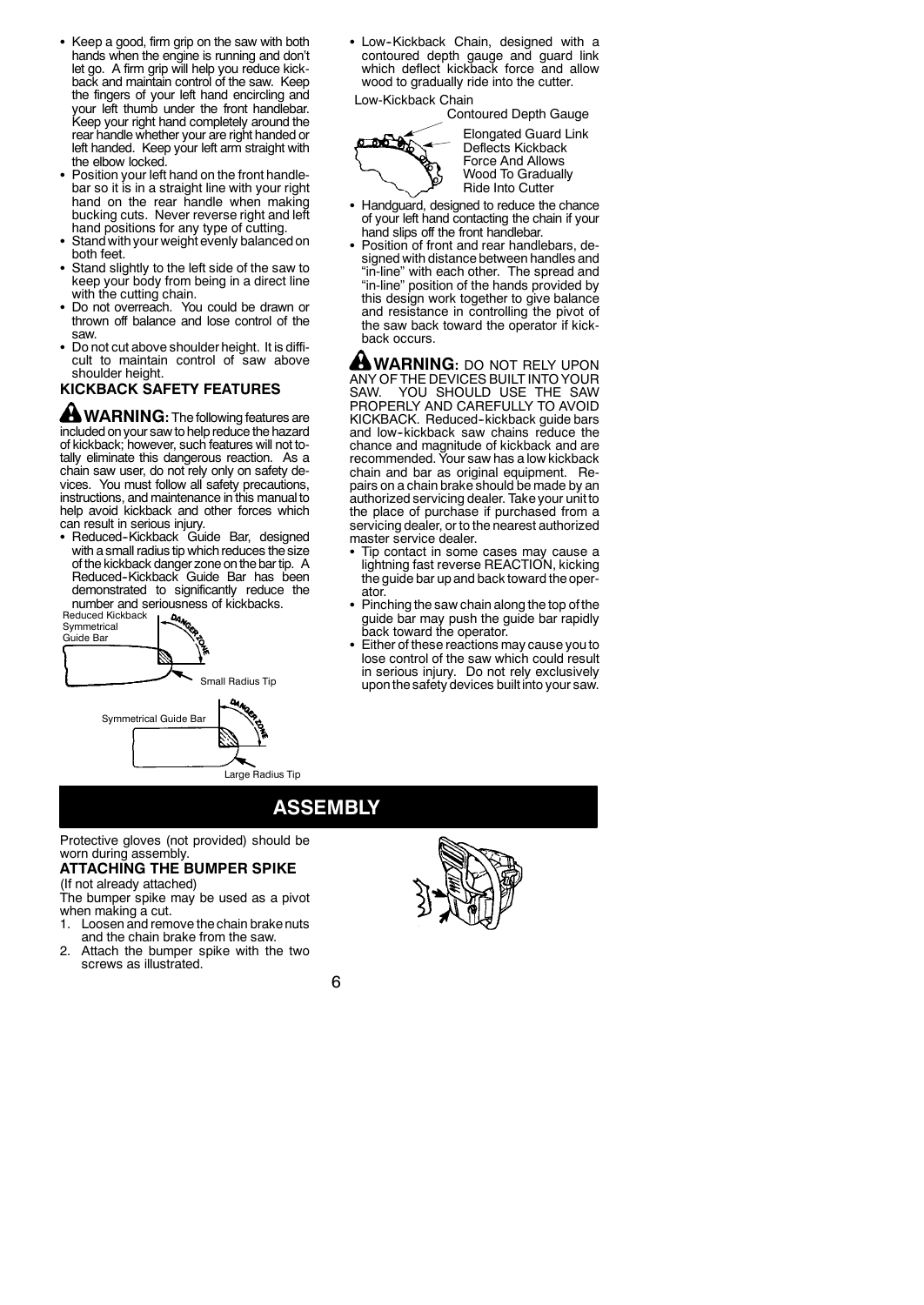### **ATTACHING THE BAR & CHAIN** (If not already attached)

**WARNING:** Recheck each assembly step if the saw is received assembled. Always wear gloves when handling the chain. The chain is sharp and can cut you even when it is not moving!

1. Loosen and remove the chain brake nuts and the chain brake from the saw. 2. Remove the plastic shipping spacer (if



3. An adjusting pin and screw is used to adjust the tension of the chain. It is very important when assembling the bar, that the pin located on the adjusting screw aligns into a hole in the bar. Turning the screw will move the adjustment pin up and down the screw. Locate this adjustment before you begin mounting the bar onto the saw. See illustration below.



### Adjustment located on Chain Brake

- 4. Turn the adjusting screw by hand counterclockwise until the adjusting pin just touches the stop. This should allow the pin to be near the correct position.
- 5. Slide guide bar behind clutch drum until guide bar stops against clutch drum sprocket.



Mount the Bar

Carefully remove the chain from the package. Hold chain with the drive links as shown.







Place chain onto the sprocket

- 7. Place chain over and behind clutch, fitting the drive links in the clutch drum sprocket.
- Fit bottom of drive links between the teeth in the sprocket in the nose of the guide bar.
- 
- 9. Fit chain drive links into bar groove. 10. Pull guide bar forward until chain is snug in guide bar groove. Ensure all drive links are in the bar groove.
- 11. Now, install chain brake making sure the adjusting pin is positioned in the lower hole in the guide bar. Remember this pin moves the bar forward and backward as the screw is turned.
- 12. Install chain brake nuts and finger tighten only. Once the chain is tensioned, you will need to tighten chain brake nuts.

# **CHAIN TENSION (Including units with chain already installed)**

**NOTE:** When adjusting chain tension, make sure the chain brake nuts are finger tight only. Attempting to tension the chain when the chain brake nuts are tight can cause damage.

### **Checking the tension:**

Use the screwdriver end of the chain adjustment tool (bar tool) to move the chain around the bar. If the chain does not rotate, it is too tight. If too loose, the chain will sag below the bar.



Chain Brake Nuts

# Tool (Bar Tool)

# **Adjusting the tension:**

Chain tension is very important. Chain stretches during use. This is especially true during the first few times you use your saw. Always check chain tension each time you use and refuel your saw. You can adjust the chain tension by loosening the chain brake nuts and turning the adjusting screw 1/4 of a turn while lifting up on the bar.

- $\bullet$  If chain is too tight, turn adjusting screw 1/4 turn counterclockwise.
- If chain is too loose, turn adjusting screw 1/4 turn clockwise.

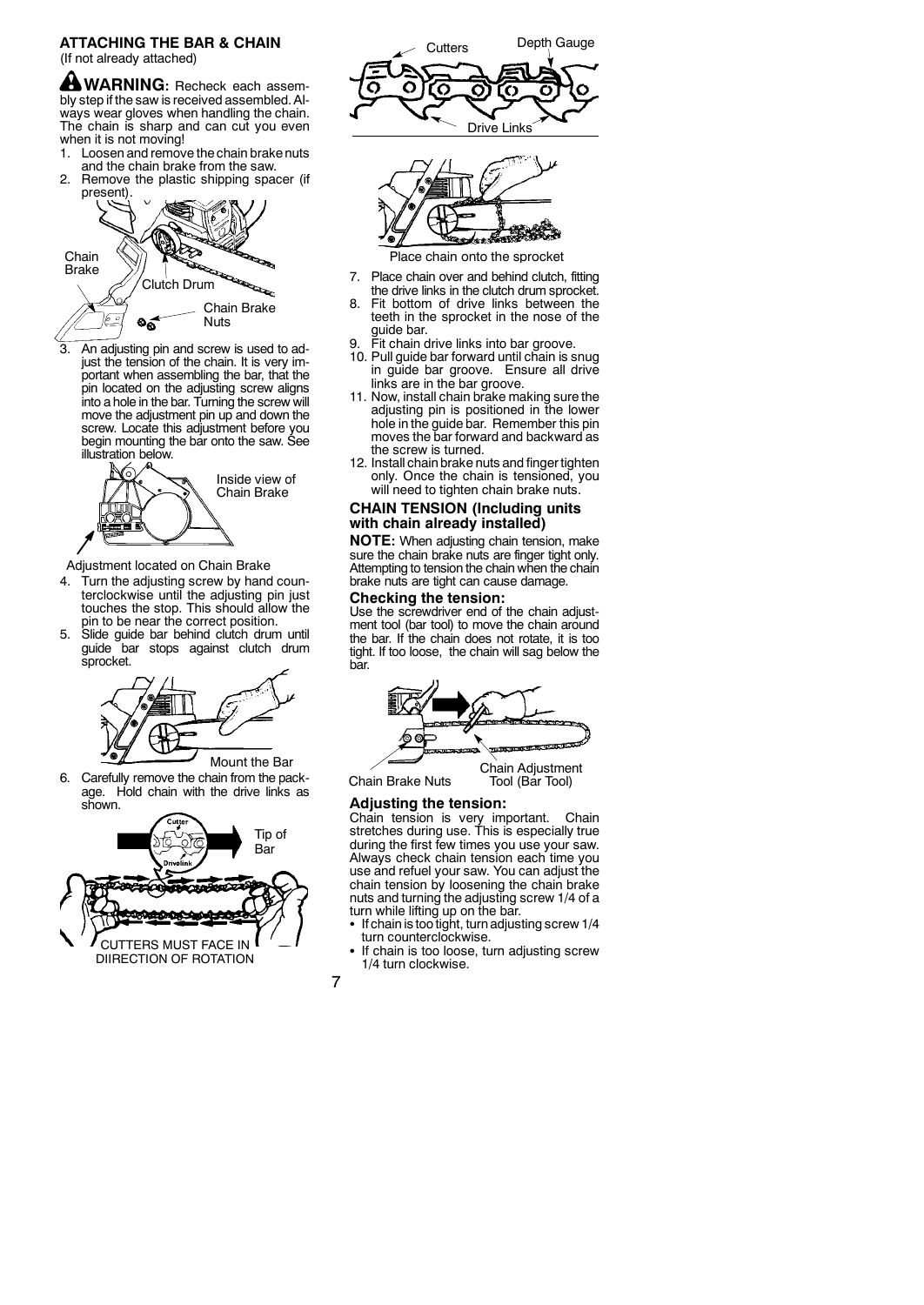

Chain Brake Nuts Guide Bar





- Lift up the tip of the bar and securely tighten the chain brake nuts with the bar tool.
- S Recheck chain tension.



**WARNING:** If the saw is operated with a loose chain, the chain could jump off the guide bar and result in serious injury.

**WARNING:** Muffler is very hot during and after use. Do not touch the muffler or allow combustible material such as dry grass or fuel to do so.

# **OPERATING YOUR UNIT**

# **BEFORE STARTING ENGINE**

**WARNING:** Be sure to read the fuel information in the safety rules before you begin. If you do not understand the safety rules, do not attempt to fuel your unit. Contact an authorized service dealer.

### **BAR AND CHAIN LUBRICATION**

The bar and chain require continuous lubrication. Lubrication is provided by the automatic oiler system when the oil tank is kept filled. Lack of oil will quickly ruin the bar and chain. Too little oil will cause overheating shown by smoke coming from the chain and/ or discoloration of the bar.

Only use Bar and Chain Oil for bar and chain lubrication.



# **FUELING ENGINE**

### **WARNING:** Remove fuel cap slowly when refueling.

This engine is certified to operate on unleaded gasoline. Before operation, gasoline must be mixed with a good quality 2-cycle air-cooled engine oil designed to be mixed at a ratio of 40:1. A 40:1 ratio is obtained by mixing 0,125 liter of oil with 5 liters of unleaded gasoline. DO NOT USE automotive or boat oil. These oils will cause engine damage. When mixing fuel follow the instructions printed on the container. Always read and follow the safety rules relating to fuel before fueling your unit.

### **IMPORTANT**

Experience indicates that alcohol blended fuels (called gasohol or using ethanol or methanol) can attract moisture which leads to separation and formation of acids during storage. Acidic gas can damage the fuel sys-

tem of an engine while in storage. To avoid engine problems, empty the fuel system before storage for 30 days or longer. Drain the gas tank, start the engine and let it run until the fuel lines and carburetor are empty. Use fresh fuel next season. Never use engine or carburetor cleaner products in the fuel tank or permanent damage may occur.

### **CHAIN BRAKE**

Ensure chain brake is disengaged by pulling the front hand guard back toward the front handle as far as possible. The chain brake must be disengaged before cutting with the saw.

**MARNING:** The chain must not move when the engine runs at idle speed. If the chain moves at idle speed refer to CAR-BURETOR ADJUSTMENT within this manual. Avoid contact with the muffler. A hot muffler can cause serious burns.

**To stop the engine**, move the ON/STOP switch to the STOP position.

**To start the engine**, hold the saw firmly on the ground as illustrated below. Make sure the chain is free to turn without contacting any object.

Use only 15"-18" of rope per pull.

Hold saw firmly while pulling starter rope.



#### **IMPORTANT POINTS TO REMEMBER** When pulling the starter rope, do not use the full

extent of the rope as this can cause the rope to break. Do not let starter rope snap back. Hold the handle and let the rope rewind slowly. For cold weather starting, start the unit at full choke; allow the engine to warm up before

squeezing the throttle trigger. **NOTE:** Do not cut material with the choke/fast

idle lever at the FULL CHOKE position.

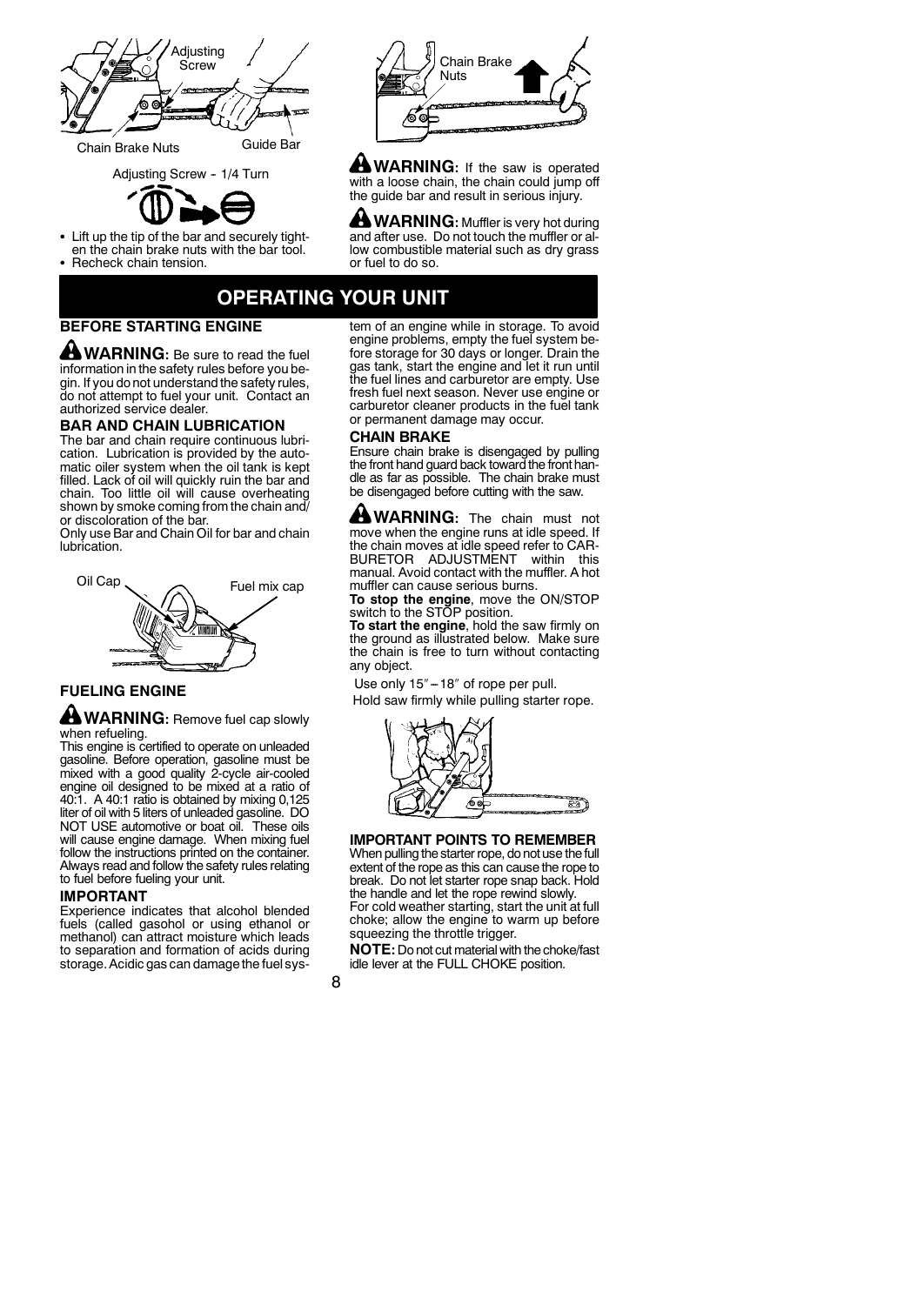### **STARTING A COLD ENGINE (or a warm engine after running out of fuel)**

**NOTE:**Inthefollowing steps, when the choke/fast idle lever is pulled out to the full extent, the correct throttle setting for starting is set automatically.



- 1. Move ON/STOP switch to the ON position.
- 
- 2. Slowly press primer bulb 6 times. 3. Pull out choke/fast idle to the full extent (to the FULL CHOKE position).
- 4. Pull the starter rope sharply 5 times with your right hand. Then, proceed to the next step.

**NOTE:** If the engine sounds as if it is trying to start before the 5th pull, stop pulling and immediately proceed to the next step.

5. Push the choke/fast idle lever in to the HALF CHOKE position.



OFF HALF fast idle lever FULL

- 6. Pull the starter rope sharply with your right hand until the engine starts.
- Allow the engine to run for approximately 30 seconds. Then, squeeze and release throttle trigger to allow engine to return to idle speed.

## **STARTING A WARM ENGINE**

- 1. Move ON/STOP switch to the ON position.
- 2. Slowly press the primer bulb 6 times.<br>3. Pull the choke/fast idle lever out to t Pull the choke/fast idle lever out to the
- HALF CHOKE position. 4. Pull the starter rope sharply with your
- right hand until the engine starts. 5. Squeeze and release throttle trigger to
- allow engine to return to idle speed. **DIFFICULT STARTING (or starting a**

# **flooded engine)**

The engine may be flooded with too much fuel if it has not started after 10 pulls. Flooded engines can be cleared of excess

fuel by pushing the choke/fast idle lever in completely (to the OFF CHOKE position) and then following the warm engine starting procedure listed above. Ensure the ON/ STOP switch is in the ON position.

Starting could require pulling the starter rope handle many times depending on how badly the unit is flooded. If engine fails to start, refer to the TROUBLESHOOTING TABLE. **CHAIN BRAKE**

**WARNING:** If the brake band is worn too thin it may break when the chain brake is triggered. With a broken brake band, the chain brake will not stop the chain. The chain brake should be replaced by an authorized service dealer if any part is worn to less than 0,02″ (0,5 mm) thick. Repairs on a chain brake should be made by an authorized service dealer. Take your unit to the place of purchase if purchased from a servicing dealer, or to the nearest authorized master service dealer.

- This saw is equipped with a chain brake. The brake is designed to stop the chain if kickback occurs.
- The inertia activated chain brake is activated if the front hand guard is pushed for-ward, either manually or by centrifugal force.
- If the brake is already activated, it is disengaged by pulling the front hand guard back toward the front handle as far as possible.
- When cutting with the saw, the chain brake must be disengaged.



# **Braking function control**

**CAUTION:** The chain brake must be checked several times daily. The engine must be running when performing this procedure. This is the only instance when the saw should be placed on the ground with the en-

gine running. Place the saw on firm ground. Grip the rear handle with your right hand andthe front handle with your left hand. Apply full throttle by fully depressing the throttle trigger. Activate the chain brake by turning your left wrist against the hand guard without releasing your grip around the front handle. The chain should stop immediately.

# **Inertia activating function control**

**WARNING:** When performing the following procedure, the engine must be turned off.

Grip the rear handle with your right hand and the front handle with your left hand. Hold the chain saw approximately 14" (35 cm) above a stump or other wooden surface. Release your grip on the front handle and use the weight of the saw to let the top of the guide bar fall forward and contact the stump. When the tip of the bar hits the stump, the brake should activate.

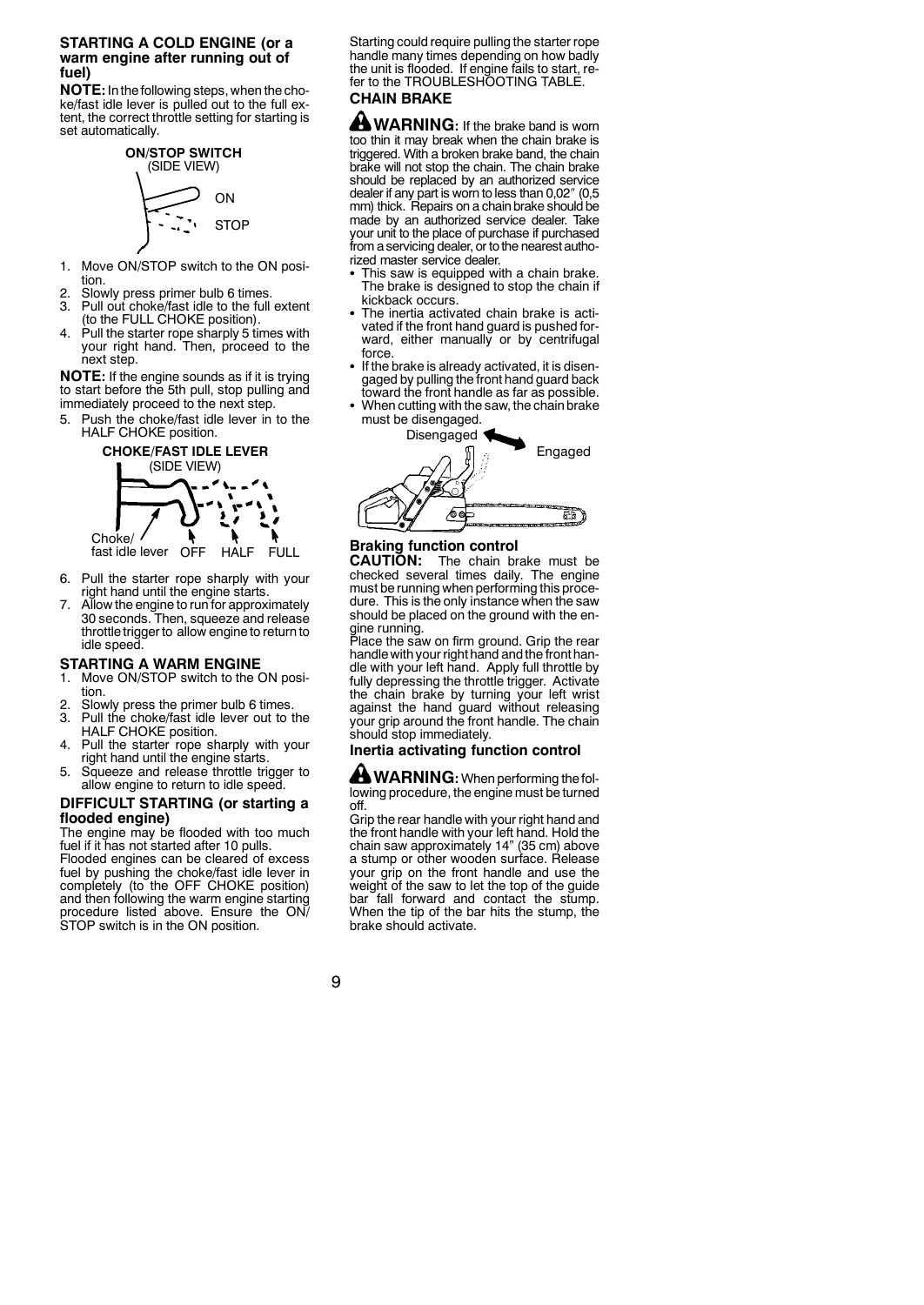# **CUTTING METHODS**

### **IMPORTANT POINTS**

- Check chain tension before first use and after 1 minute of operation. See CHAIN TEN-SION in the ASSEMBLY section.
- Cut wood only. Do not cut metal, plastics, masonry, non-wood building materials, etc.
- The bumper spike may be used as a pivot when making a cut.
- Stop the saw if the chain strikes a foreign object. Inspect the saw and repair parts as necessary.
- Keep the chain out of dirt and sand. Even a small amount of dirt will quickly dull a chain and increase the possibility of kickback.
- Practice cutting a few small logs using the following techniques to get the "feel" of using your saw before you begin a major sawing operation.
- Squeeze the throttle trigger and allow the<br>engine to reach full speed before cutting.
- Begin cutting with the saw frame against the log.
- Keep the engine at full speed the entire time you are cutting.
- Allow the chain to cut for you. Exert only
- light downward pressure.<br>• Release the throttle trigger as soon as<br>the cut is completed, allowing the engine to idle. If you run the saw at full throttle without a cutting load, unnecessary wear can occur.
- To avoid losing control when cut is complete, do not put pressure on saw at end

of cut.<br>• Stop the engine before setting the saw down. **TREE FELLING TECHNIQUES**

 $\triangle$  WARNING: Do not cut near buildings or electrical wires if you do not know the direction of tree fall, at night since you will not be able to see well, or during bad weather such as rain, snow, or strong winds. as fall is unpredictable.

Carefully plan your sawing operation in advance. You need a clear area all around the tree so you can have secure footing. Check for broken or dead branches which can fall on you causing serious injury.

Natural conditions that can cause a tree to fall in a particular direction include:

- The wind direction and speed.
- The lean of the tree. The lean of a tree might not be apparent due to uneven or sloping terrain. Use a plumb or level to determine the direction of tree lean.
- Weight and branches on one side.

• Surrounding trees and obstacles.

Look for decay and rot. If the trunk is rotted, it can snap and fall toward the operator. Make sure there is enough room for the tree to fall. Maintain a distance of 2-1/2 tree lengths from the nearest person or other objects. En-gine noise can drown out a warning call. Remove dirt, stones, loose bark, nails, staples, made.<br>Petron Direction of Fall 45° astest Plan a clear retreat path

and wire from the tree where cuts are to be

### **FELLING LARGE TREES** (15 cm in diameter or larger)

The notch method is used to fell large trees. A notch is cut on the side of the tree in the desired direction of fall. After a felling cut is made on the opposite side of tree, the tree will tend to fall into the notch.

### **NOTCH CUT AND FELLING THE TREE**

• Make notch cut by cutting the top of the notch first. Cut through 1/3 of the diameter of the tree. Next complete the notch by cutting the bottom of the notch. See illustration. Once the notch is cut remove the notch of wood from the tree.



₩ • After removing the wood from the notch, make the felling cut on the opposite side of the notch. This is done by making a cut about two inches higher than the center of the notch. This will leave enough uncut wood be-tween the felling cut and the notch to form a hinge. This hinge will help prevent the tree from falling in the wrong direction.

Hinge holds tree on stump and helps control fall



**NOTE:** Before felling cut is complete, use wedges to open the cut when necessary to controlthe direction of fall. To avoid kickback or chain damage, use wood or plastic wedges, but never steel or iron wedges.

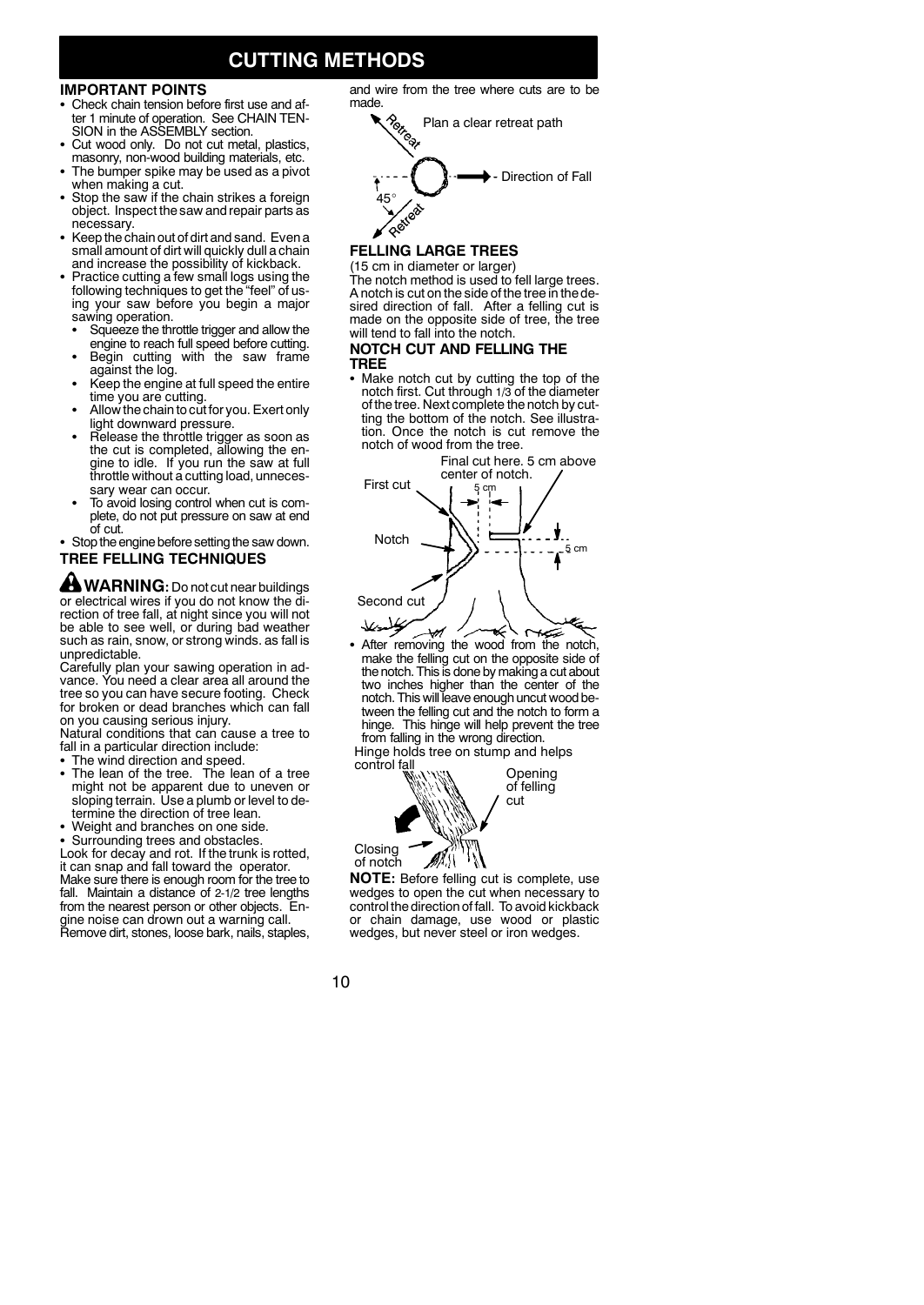- Be alert to signs that the tree is ready to fall: cracking sounds, widening of the felling cut, or movement in the upper branches.
- As tree starts to fall, stop saw, put it down, and get away quickly on your planned retreat path.
- DO NOT cut down a partially fallen tree with your saw. Be extremely cautious with partially fallen trees that may be poorly supported. When a tree doesn't fall completely, set the saw aside and pull down the tree with a cable winch, block and tackle, or tractor.

#### **CUTTING A FALLEN TREE (BUCKING)**

Bucking is the term used for cutting a fallen tree to the desired log length.

**WARNING:** Do not stand on the log being cut. Any portion can roll causing loss of footing and control. Do not stand downhill of the log being cut.

#### **Important points**

- Cut only one log at a time.
- Cut shattered wood very carefully; sharp pieces of wood could beflung toward operator.
- Use a sawhorse to cut small logs. Never allow another person to hold the log while cutting and never hold the log with your leg or foot.
- Do not cut in an area where logs, limbs, and roots are tangled. Drag the logs into a clear area before cutting by pulling out exposed and cleared logs first.

# **TYPES OF CUTTING USED FOR BUCKING**

**WARNING:** If saw becomes pinched or hung in a log, don't try to force it out. You can lose control of the saw resulting in injury and/or damage to the saw. Stop the saw, drive a wedge of plastic or wood into the cut until the saw can be removed easily. Restart the saw and carefully reenter the cut. Do not attempt to restart your saw when it is pinched or hung in a log.



Turn saw **OFF** and use a plastic or wooden wedge to force cut open.

**Overcutting** begins on the top side of the log with the saw against the log. When overcutting use light downward pressure.

# **Overcutting Undercutting**



**Undercutting** involves cutting on the underside of the log with top of saw against the log. When undercutting use light upward pressure. Hold saw firmly and maintain control. The saw will tend to push back toward you.

**WARNING:** Never turn saw upside down to undercut. The saw cannot be controlled in this position.

First cut on pressure side of log





First cut on pressure side of log

# **BUCKING WITHOUT A**

### **SUPPORT**

- Overcut through 1/3 of the diameter of the log.
- Roll the log over and finish with a second overcut.
- Give special attention to logs under strain to prevent the saw from pinching. Make the first cut on the pressure side to relieve the stress on the log.

# **BUCKING USING A LOG OR SUP-PORT STAND**

- S Remember your first cut is always on the pressure side of the log. S Your first cut should extend 1/3 of the
- diameter of the log. S Finish with your second cut.
- Using a log for support 2nd Cut



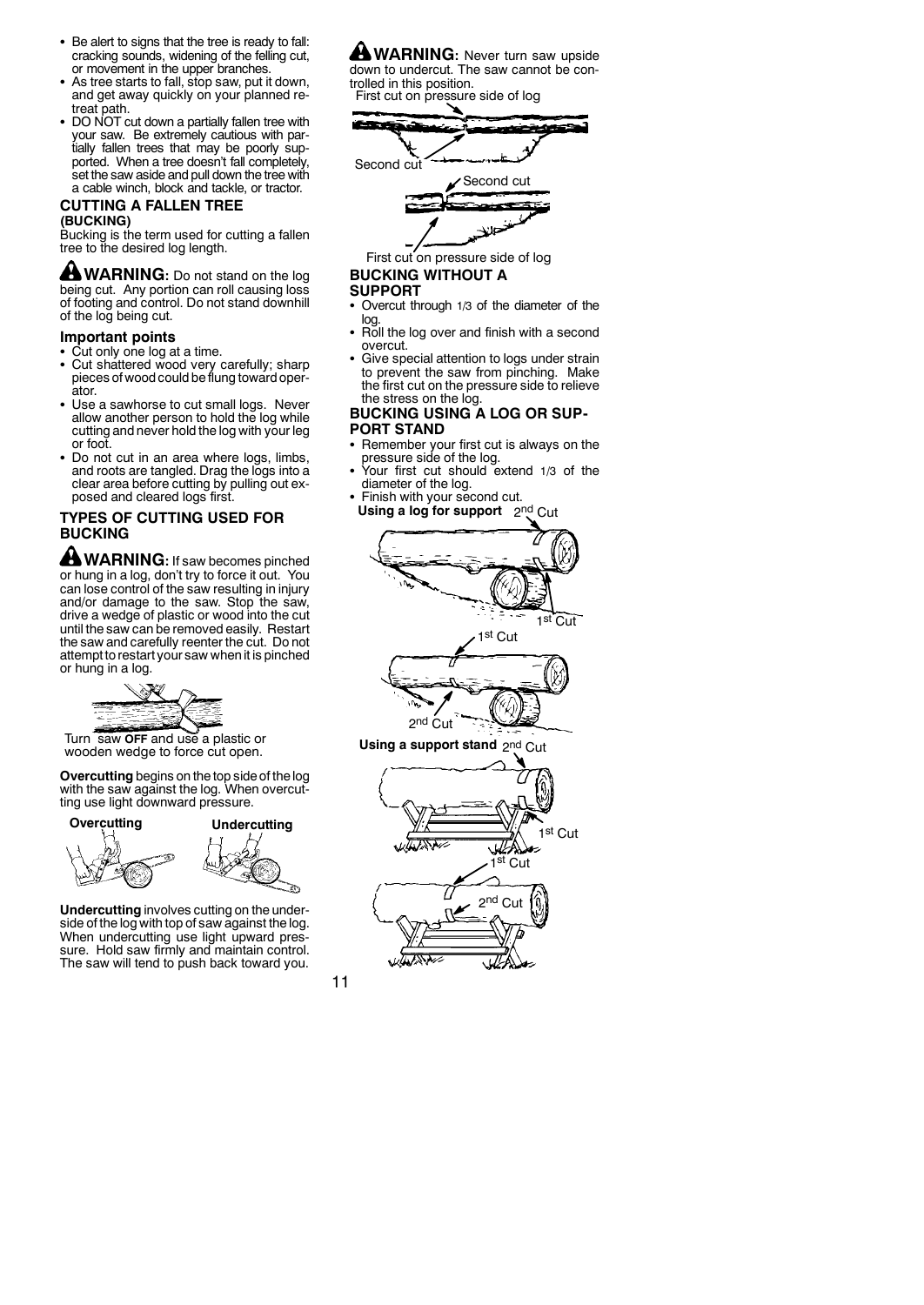# **LIMBING AND PRUNING**

**MARNING:** Be alert for and guard against kickback. Do not allow the moving chain to contact any other branched or objects at the nose of the guide bar when limbing or pruning. Allowing such contact can result in serious injury.

**WARNING:** Never climb into a tree to limb or prune. Do not stand on ladders, platforms, a log, or in any position which can cause you to lose your balance or control of the saw.

### **IMPORTANT POINTS**

- Watch out for springpoles. Use extreme caution when cutting small size limbs. Slender material may catch the saw chain and be
- whipped toward you or pull you off balance.<br>Be alert for springback. Watch out for branches that are bent or under pressure. Avoid being struck by the branch or the saw when the tension in the wood fibers is released.
- Keep a clear work area. Frequently clear branches out of the way to avoid tripping over them.

#### **LIMBING**

- Always limb a tree after it is cut down. Only then can limbing be done safely and properly.
- Leave the larger limbs underneath the felled tree to support the tree as you work.
- Start at base of the felled tree and work toward the top, cutting branches and limbs. Remove small limbs with one cut.
- Keep the tree between you and the chain as much as possible.
- Remove larger, supporting branches with the cuttingtechniques described in BUCK-ING WITHOUT A SUPPORT.
- Always use an overcut to cut small and freely hanging limbs. Undercutting could cause limbs to fall and pinch saw.

# **PRUNING**

**WARNING:** Limit pruning to limbs shoulder height or below. Do not cut if branches are higher than your shoulder. Get a professional to do the job.

- Make your fist cut  $1/3$  of the way through the bottom of the limb.
- S Next make a 2nd cut **all the way through the limb.** Then cut a third overcut leaving a 1 to 2 inch collar from the trunk of the tree.



# **SERVICE AND ADJUSTMENTS**

**WARNING:** Disconnect the spark plug before performing maintenance, except for carburetor adjustments.

We recommend all service and adjustments not listed in this manual be performed by an Authorized Service Dealer.

| <b>MAINTENANCE SCHEDULE</b>                                                                                                                                                                                                                                                                                                                                                    |  |  |  |  |  |
|--------------------------------------------------------------------------------------------------------------------------------------------------------------------------------------------------------------------------------------------------------------------------------------------------------------------------------------------------------------------------------|--|--|--|--|--|
| <b>Check:</b><br>Fuel mixture level<br>Before each use<br>Bar lubrication Before each use<br>Before each use<br>Chain tension<br>Before each use<br>Chain sharpness<br>For damaged parts<br>Before each use<br>For loose caps  Before each use<br>For loose fasteners Before each use<br>For loose parts  Before each use<br><b>Inspect and Clean:</b><br>Bar  Before each use |  |  |  |  |  |
| Complete saw After each use<br>Air filter Every 5 hours*<br>Chain brake  Every 5 hours*<br>Spark arresting screen<br>and muffler  Every 25 hours*<br>Replace spark plug . Yearly<br>Replace fuel filter Yearly<br>* Hours of Operation                                                                                                                                         |  |  |  |  |  |

# **AIR FILTER**

**CAUTION:** Do not clean filter in gasoline or other flammable solvent to avoid creating a fire hazard or producing harmful evaporative emissions.

#### **Cleaning the air filter:**

A dirty air filter decreases engine perform-ance and increases fuel consumption and harmful emissions. Always clean after every 5 hours of operation.

- 1. Clean the cover and the area around it to keep dirt and sawdust from falling into the carburetor chamber when the cover is removed.
- 2. Remove the parts as illustrated below.<br>3. Wash the filter in soap and water. Rins
- Wash the filter in soap and water. Rinse in clean cool water. Air dry completely before reinstalling.
- 4. Add a few drops of oil to the filter; squeeze filter to distribute oil.
- 5. Reinstall parts.

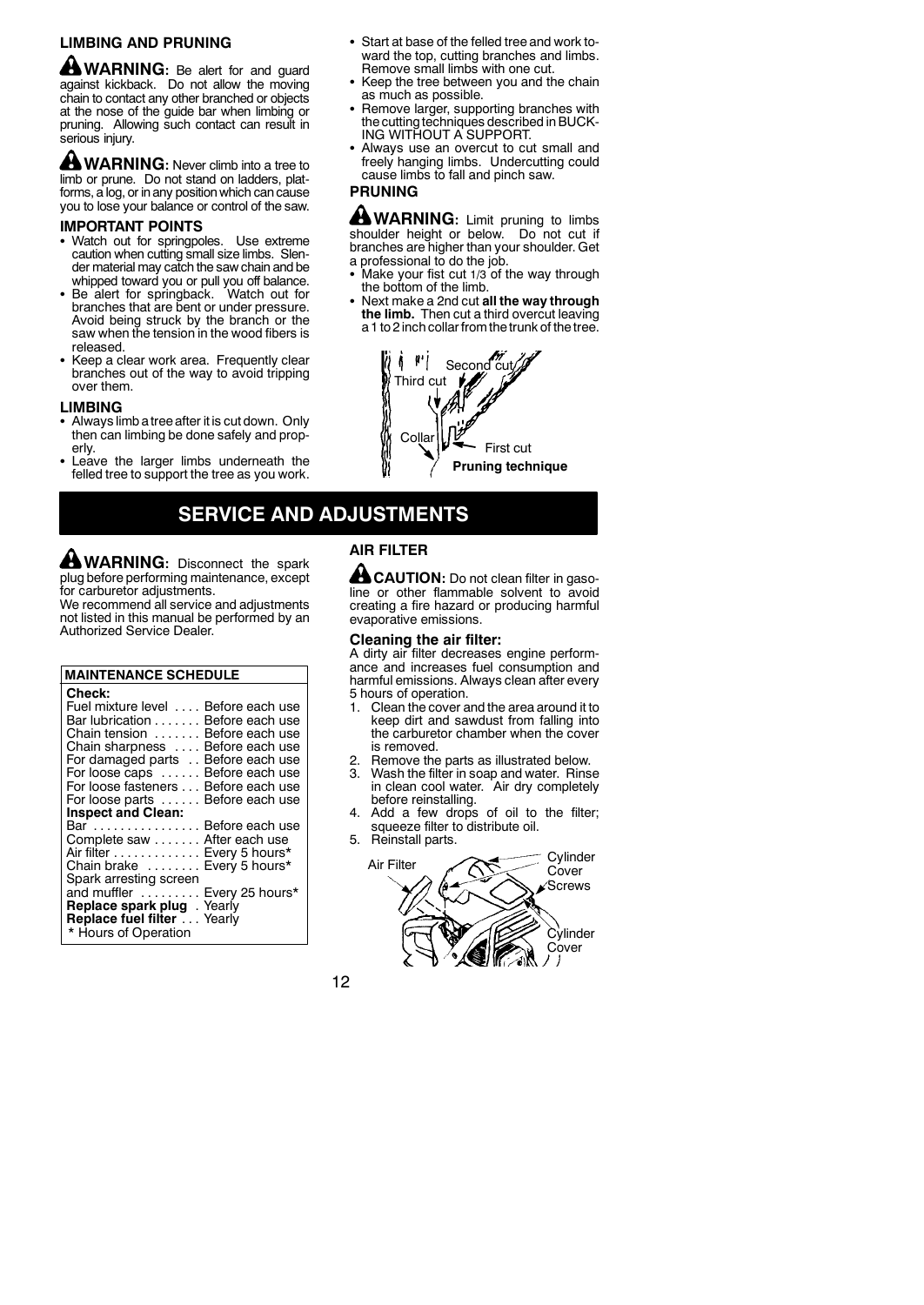### **BAR MAINTENANCE**

If your saw cuts to one side, has to be forced through the cut, or been run with an improper amount of bar lubrication it may be necessary to service your bar. A worn bar will damage your chain andmake

cutting difficult.

After each use, ensure ON/STOP switch is in the STOP position, then clean all sawdust from the guide bar and sprocket hole.

- 
- To maintain guide bar: S Move ON/STOP switch to the STOP position.
- Loosen and remove chain brake nuts and chain brake. Remove bar and chain from saw.
- Clean the oil holes and bar groove after each 5 hours of operation.



- Burring of guide bar rails is a normal process of rail wear. Remove these burrs with a flat file.
- When rail top is uneven, use a flat file to restore square edges and sides.



Worn Groove **Correct Groove** Replace guide bar when the groove is worn, the guide bar is bent or cracked, or when excess heating or burring of the rails occurs. If replacement is necessary, use only the guide bar specified for your saw in the repair parts list or on the decal located on the chain saw.

# **SPARK PLUG**

The spark plug should be replaced each year to ensure the engine starts easier and runs better. Ignition timing is fixed and nonadjustable.

- 1. Loosen 3 screws on cylinder cover.
- 2. Remove the cylinder cover.
- 
- 3. Pull off the spark plug boot. 4. Remove spark plug from cylinder and discard.
- 5. Replace with Champion RCJ-7Y spark plug and tighten securely with a 19 mm socket wrench. Spark plug gap should be 0,5 mm.
- Reinstall the spark plug boot.
- Reinstall the cylinder cover and 3 screws. Tighten securely.



### **CHAIN SHARPENING**

Chain sharpening is a complicated task that requires special tools. We recommend that you refer chain sharpening to a professional chain sharpener.

# **CARBURETOR ADJUSTMENTS**

**WARNING:** The chain will be moving during most of this procedure. Wear your protective equipment and observe all safety precautions. The chain must not move at idle speed.

The carburetor has been carefully set at the factory. Adjustments may be necessary if

- you notice any of the following conditions: S Chain moves at idle. See IDLE SPEED--T adjusting procedure.
- Saw will not idle. See IDLE SPEED-T adjusting procedure.

#### **Idle Speed-T**

Allow engine to idle. If the chain moves, idle is too fast. If the engine stalls, idle is too slow. Adjust speed until engine runs without chain movement (idle too fast) or stalling (idle too slow). The idle speed screw is located in the area above the primer bulb and is labeled T.

- Turn idle speed screw (T) clockwise to increase engine speed.
- Turn idle speed screw (T) counterclockwise to decrease engine speed.

### **STORAGE**

**WARNING:** Stop engine and allow to cool, and secure the unit before storing or transporting in a vehicle. Store unit and fuel in an area where fuel vapors cannot reach sparks or open flames from water heaters, electric motors or switches, furnaces, etc. Store unit with all guards in place. Position so that any sharp object cannot accidentally cause injury to passersby. Store the unit out of reach of children.

- Before storing, drain all fuel from the unit. Start engine and allow to run until it stops.
- Clean the unit before storing. Pay particular attention to the air intake area, keeping it free of debris. Use a mild detergent and sponge to clean the plastic surfaces.
- Do not store the unit or fuel in a closed area where fuel vapors can reach sparks or an openflame from hot water heaters, electric motors or switches, furnaces, etc.
- Store in a dry area out of the reach of children.
- Ensure the machine is cleaned and that a complete service is carried out before long-term storage.
- The guide bar and chain must always be covered with a scabbard when the machine is being transported or in storage in order to prevent accident contact with the sharp chain. Even a non-moving chain can cause serious cuts to yourself or persons you bump into with an exposed chain.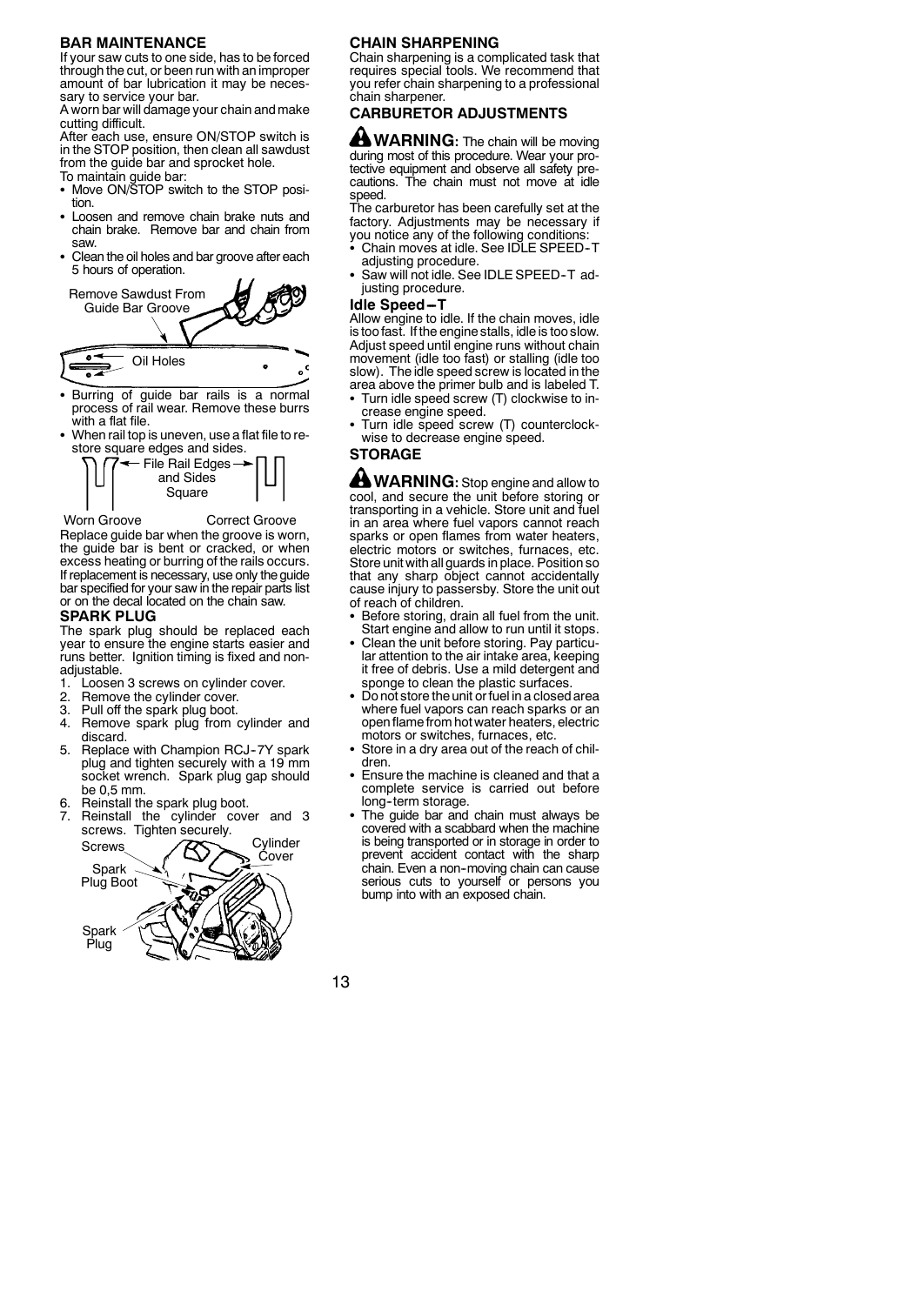**CAUTION:** It is important to prevent gum deposits from forming in essential fuel system parts such as the carburetor, fuel filter, fuel hose, or fuel tank during storage. Al-

cohol blended fuels (called gasohol or using ethanol or methanol) can attract moisture which leads to fuel mixture separation and formation of acids during storage. Acidic gas can damage the engine.

## **TROUBLESHOOTING TABLE**

**WARNING:** Always stop unit and disconnect spark plug before performing all of the recommended remedies below except remedies that require operation of the unit.

| <b>TROUBLE</b>                                                             | <b>CAUSE</b>                                                                                                      | <b>REMEDY</b>                                                                                                                                   |
|----------------------------------------------------------------------------|-------------------------------------------------------------------------------------------------------------------|-------------------------------------------------------------------------------------------------------------------------------------------------|
| Engine will not<br>start or will run<br>only a few                         | 1. Ignition switch off.<br>2. Engine flooded.                                                                     | 1. Move ignition switch to ON.<br>2. See "Difficult Starting" in<br>Operation Section.<br>3. Fill tank with correct fuel mixture.               |
| seconds after<br>starting.                                                 | 3. Fuel tank empty.<br>4. Spark plug not firing.<br>5. Fuel not reaching<br>carburetor.                           | 4. Install new spark plug.<br>5. Check for dirty fuel filter; replace.<br>Check for kinked or split fuel line;<br>repair or replace.            |
| Engine will<br>not idle<br>properly.                                       | Idle speed requires<br>1.<br>adjustment.<br>2. Carburetor requires<br>adjustment.                                 | 1. See "Carburetor Adjustment" in the<br>Service and Adjustments Section.<br>2. Contact an authorized service dealer.                           |
| Engine will not<br>accelerate,<br>lacks power,<br>or dies under<br>a load. | 1. Air filter dirty.<br>2. Spark plug fouled.<br>3. Chain brake engaged.<br>4. Carburetor requires<br>adjustment. | 1. Clean or replace air filter.<br>2. Clean or replace plug and regap.<br>3. Disengage chain brake.<br>4. Contact an authorized service dealer. |
| Engine<br>smokes<br>excessively.                                           | 1. Too much oil mixed with<br>gasoline.                                                                           | 1. Empty fuel tank and refill with<br>correct fuel mixture.                                                                                     |
| Chain moves<br>at idle speed.                                              | 1. Idle speed requires<br>adjustment.<br>2. Clutch requires repair.                                               | 1. See "Carburetor Adjustment" in the<br>Service and Adjustments Section.<br>2. Contact an authorized service dealer.                           |

# **DECLARATION OF CONFORMITY**

**EC Declaration of Conformity** (Only applies to Europe)

We, **Husqvarna Outdoor Products Italia, S.p.A.**, Valmadrera, Italy. Tel: +39-0341-203211, declare that the chain saw models **Poulan PN3312, PN3414 and**<br>**PN3616 CSI–AV** from serial numbers 2008-053(N or D) 00001 and onwards (the year is clearly stated on the rating plate, followed by the serial number), comply with the requirements of the **COUNCIL'S DIRECTIVES**:

of 22 June 1998 "relating to machinery" **98/37/EC**, annex IIA;

of 3 May 1989 "relating to electromagnetic compatibility" **89/336/EEC**, and applicable supplements; and

of 8 May 2000 "relating to the noise emissions in the environment" in accordance with Annex V of **2000/14/EC**. The measured sound power is 110 dB(A), the guaranteed sound power is 118  $dB(A)$  and the net power is 1,1 kW, 1,2 kW or 1,4 kW.

The following standards have been applied: **ISO 11681-1:2004, EN/ISO 12100-1:2003,**<br>**EN/ISO 12100-2:2003, and CISPR 12:2001.** 

**Notified body, 0404 the Swedish Machinery Testing Institute**, Fyrisborgsgatan 3 S--754 50 Uppsala, Sweden, has carried out EC type approval. The certificate(s) is numbered: **404/96/400.**

The supplied Chain Saw conforms with the sample that underwent the EC type approval.

08-02-22

Michael S. Bounds, Director Product Safety and Standards Handheld Consumer Products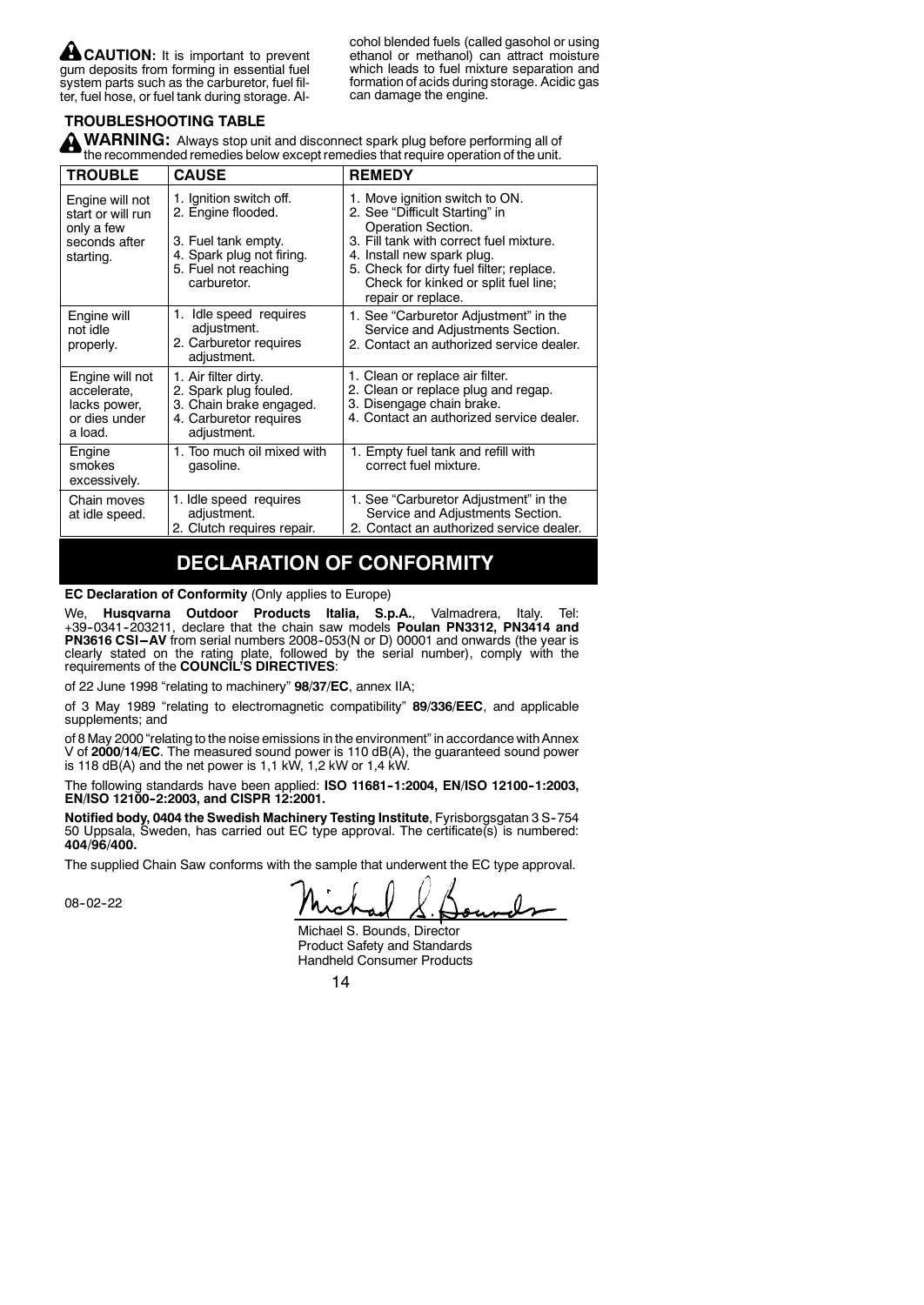# **TECHNICAL DATA SHEET**

| <b>Engine</b><br>Cylinder volume, cm <sup>3</sup> | 33                | PN3312 PN3414 PN3616<br>34 | 36    | <b>Noise levels</b><br>Equivalent (see note 1)                                                                                                                                                                                                                                                                                                                                       |       | PN3312 PN3414 PN3616 |                         |
|---------------------------------------------------|-------------------|----------------------------|-------|--------------------------------------------------------------------------------------------------------------------------------------------------------------------------------------------------------------------------------------------------------------------------------------------------------------------------------------------------------------------------------------|-------|----------------------|-------------------------|
| Stroke, mm                                        | 32                | 32                         | 32    | noise pressure level at                                                                                                                                                                                                                                                                                                                                                              |       |                      |                         |
| Idle speed, rpm                                   | 3,000             | 3,000                      | 3,000 | operator's ear, measured                                                                                                                                                                                                                                                                                                                                                             |       |                      |                         |
| Recommended max.                                  |                   |                            |       | according to relevant                                                                                                                                                                                                                                                                                                                                                                |       |                      |                         |
| speed, unloaded, rpm 13,000 13,000 13,000         |                   |                            |       | international standards,                                                                                                                                                                                                                                                                                                                                                             |       |                      |                         |
| Power, kW                                         | 1.1               | 1.2                        | 1,4   | dB(A)                                                                                                                                                                                                                                                                                                                                                                                |       |                      | 97                      |
|                                                   |                   |                            |       | Equivalent (see note 1)                                                                                                                                                                                                                                                                                                                                                              |       |                      |                         |
| Ignition system                                   |                   |                            |       | noise power level,                                                                                                                                                                                                                                                                                                                                                                   |       |                      |                         |
| Manufacturer                                      |                   | Walbro                     |       | measured according to                                                                                                                                                                                                                                                                                                                                                                |       |                      |                         |
| Type of ignition system                           |                   | CD                         |       | relevant international                                                                                                                                                                                                                                                                                                                                                               |       |                      |                         |
| Spark plug                                        |                   | Champion                   |       | standards, dB(A)                                                                                                                                                                                                                                                                                                                                                                     |       |                      | 106                     |
| Electrode gap, mm                                 |                   | 0,5                        |       | <b>Vibration levels</b>                                                                                                                                                                                                                                                                                                                                                              |       |                      |                         |
| <b>Fuel and lubrication system</b>                |                   |                            |       | (see note 2)                                                                                                                                                                                                                                                                                                                                                                         |       |                      |                         |
| Manufacturer                                      |                   | Walbro                     |       | Front handle, m/s <sup>2</sup>                                                                                                                                                                                                                                                                                                                                                       |       |                      | 5,5                     |
| Carburetor type                                   |                   | WT-662                     |       | Rear handle, m/s <sup>2</sup>                                                                                                                                                                                                                                                                                                                                                        |       |                      | 8,5                     |
| Fuel capacity, litre                              |                   | 0,38                       |       |                                                                                                                                                                                                                                                                                                                                                                                      |       |                      |                         |
| Oil pump capacity at                              |                   |                            |       | Chain/bar                                                                                                                                                                                                                                                                                                                                                                            |       |                      |                         |
| 8500 rpm, ml/min                                  |                   | $4 - 8$                    |       | Standard bar length,                                                                                                                                                                                                                                                                                                                                                                 |       |                      |                         |
| Oil capacity, litre                               |                   | 0.2                        |       | in/cm                                                                                                                                                                                                                                                                                                                                                                                | 12/30 | 14/35                | 16/40                   |
| Type of oil pump                                  |                   | Automatic                  |       | Recommended bar                                                                                                                                                                                                                                                                                                                                                                      |       |                      |                         |
|                                                   |                   |                            |       | lengths, in/cm                                                                                                                                                                                                                                                                                                                                                                       | 12/30 | 14/35                | 16/40                   |
| Weight                                            |                   |                            |       | Usable cutting length,                                                                                                                                                                                                                                                                                                                                                               |       |                      |                         |
| Without bar and chain, kg                         |                   | 4.8                        |       | in/cm                                                                                                                                                                                                                                                                                                                                                                                |       |                      | 11,5/29 13,5/34 15,5/40 |
|                                                   |                   |                            |       | Chain speed at                                                                                                                                                                                                                                                                                                                                                                       |       |                      |                         |
| <b>BAR</b>                                        | <b>CHAIN</b>      |                            |       | maximum power, m/sec                                                                                                                                                                                                                                                                                                                                                                 |       |                      | 19                      |
| Pitch<br>Length                                   | Max               |                            |       | Pitch, inches                                                                                                                                                                                                                                                                                                                                                                        |       |                      | 0.375                   |
| Inches<br>Inches<br>12                            | <b>Tip Radius</b> |                            |       | Thickness of drive link, mm                                                                                                                                                                                                                                                                                                                                                          |       |                      | 1,3<br>6                |
| 0,375<br>12<br>0.375                              | 7T<br>7T          | Oregon 91VJ<br>Oregon 91VG |       | No. of teeth on drive sprocket<br>Note 1: Equivalent noise level is, according to                                                                                                                                                                                                                                                                                                    |       |                      |                         |
| 14<br>0,375                                       | 7Τ                | Oregon 91VJ                |       | ISO 22868, calculated as the time-weighted                                                                                                                                                                                                                                                                                                                                           |       |                      |                         |
| 14<br>0.375                                       | 7T                | Oregon 91VG                |       | energy total for noise levels under various                                                                                                                                                                                                                                                                                                                                          |       |                      |                         |
| 16<br>0,375                                       | 7T                | Oregon 91VJ                |       | working conditions with the following time dis-                                                                                                                                                                                                                                                                                                                                      |       |                      |                         |
| 16<br>0,375                                       | 7T                | Oregon 91VG                |       | tribution, 1/3 idle, 1/3 full load, 1/3 full speed.                                                                                                                                                                                                                                                                                                                                  |       |                      |                         |
|                                                   |                   |                            |       | Note 2: Equivalent vibration level is, according                                                                                                                                                                                                                                                                                                                                     |       |                      |                         |
|                                                   |                   |                            |       | $\overline{1}$ $\overline{1}$ $\overline{0}$ $\overline{0}$ $\overline{0}$ $\overline{0}$ $\overline{0}$ $\overline{7}$ $\overline{2}$ $\overline{1}$ $\overline{2}$ $\overline{1}$ $\overline{2}$ $\overline{1}$ $\overline{2}$ $\overline{1}$ $\overline{2}$ $\overline{1}$ $\overline{2}$ $\overline{1}$ $\overline{2}$ $\overline{1}$ $\overline{2}$ $\overline{1}$ $\overline{$ |       |                      |                         |

to ISO 22867, calculated as the time-weighted energy total for vibration levels under various working conditions with the following time distribution: 1/3 idle, 1/3 full load, 1/3 full speed.

|       | .ಎ6.ನ<br>$\circ$ | ſ.<br>h   | $\circ$    | ತು<br>$\mathbb{C}^{\mathbb{C}}$ |                 |                     | .െ്റ       | <b>PASSAGE</b><br>ىي<br>ю<br>ັດ  |
|-------|------------------|-----------|------------|---------------------------------|-----------------|---------------------|------------|----------------------------------|
| Type  | Inch             | Inch/mm   | Inch/mm    | Degree <sup>°</sup>             | <b>Degree</b> ° | Degree <sup>°</sup> | Inch/mm    | in/cm :dl                        |
| 91VJ  | 0,375            | 0,050/1,3 | 5/32 / 4,0 | $85^\circ$                      | $30^\circ$      | $0^{\circ}$         | 0,025/0,65 | 12/30:48<br>14/35:52<br>16/40:56 |
| 91 VG | 0,375            | 0,050/1,3 | 5/32 / 4,0 | $85^\circ$                      | $30^\circ$      | $0^{\circ}$         | 0,025/0,65 | 12/30:48<br>14/35:52<br>16/40:56 |

**ADDRESS:** Husqvarna Outdoor Products Italia S.p.A.<br>Via Como 72<br>Valmadrera, Lecco<br>ITALY 1-23868